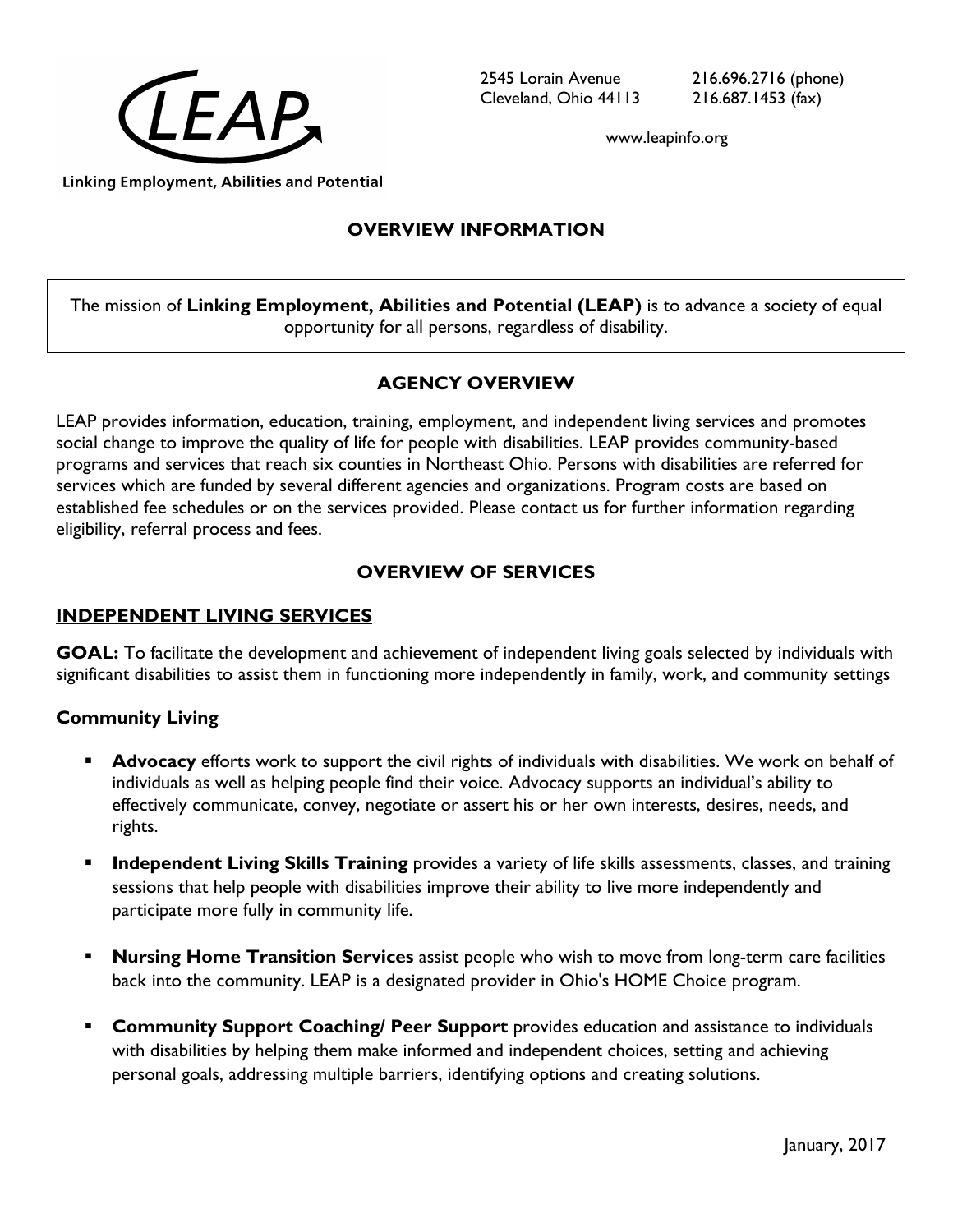## **Community Inclusion**

- **Quantum LEAP Program** provides socialization and recreational opportunities for people with disabilities in partnership with local community recreation programs.
- **Quantum LEAP Plus Program** provides work/life skills remediation and enrichment classes as part of a community integration and inclusion program. The program fosters self-discovery, creative learning, and self-expression. Courses provide an interactive, safe environment for students to reflect on their emotions and experiences, encouraging individuality, self-esteem, healthy interpersonal relationships, and creative problem solving. Training includes personal management, interpersonal skills, community access, resource management, job search skills training, and employment preparation. Services address barriers to community participation including access to housing, transportation, health care, income supports, assistive technology, and personal care assistance.
- **The Personal Care Assistance** program assists persons who employ personal care assistants in selfdirection and establishing guidelines for their PCAs, maintaining employer-employee relationships, managing payroll and tax processes, and addressing employer-related concerns.

**CONTACT:** Cheryl Gorham, Independent Living Services Director, 216.696.2716, [cgorham@leapinfo.org](mailto:cgorham@leapinfo.org)

## **EMPLOYMENT SERVICES**

**GOAL:** To promote independence and self-sufficiency for youth and adults with disabilities through employment.

### **Competitive Employment Services**

- *Planning, Assessment, and Training* provides a wide range of services designed to help individuals with disabilities prepare for and engage in gainful employment consistent with their strengths, resources, priorities, concerns, abilities, capabilities, interests, and informed choice.
- *Job Development, Placement and Retention* assists the consumer in obtaining employment that matches their strengths, abilities, vocational interests, and personal needs and preferences, as well as the needs of the local labor market. Services include making contacts with employers and identifying potential job leads to help an individual with a disability find a job. Specific tasks may include assistance with completing applications, sending resumes and cover letters, and following up with employers; accompanying the individual to appointments; reinforcing interviewing skills; requesting accommodations; and negotiating hiring. LEAP also educates employers on hiring incentives, reasonable accommodations, worksite modifications, accessibility, and understanding the Americans with Disabilities Act (ADA).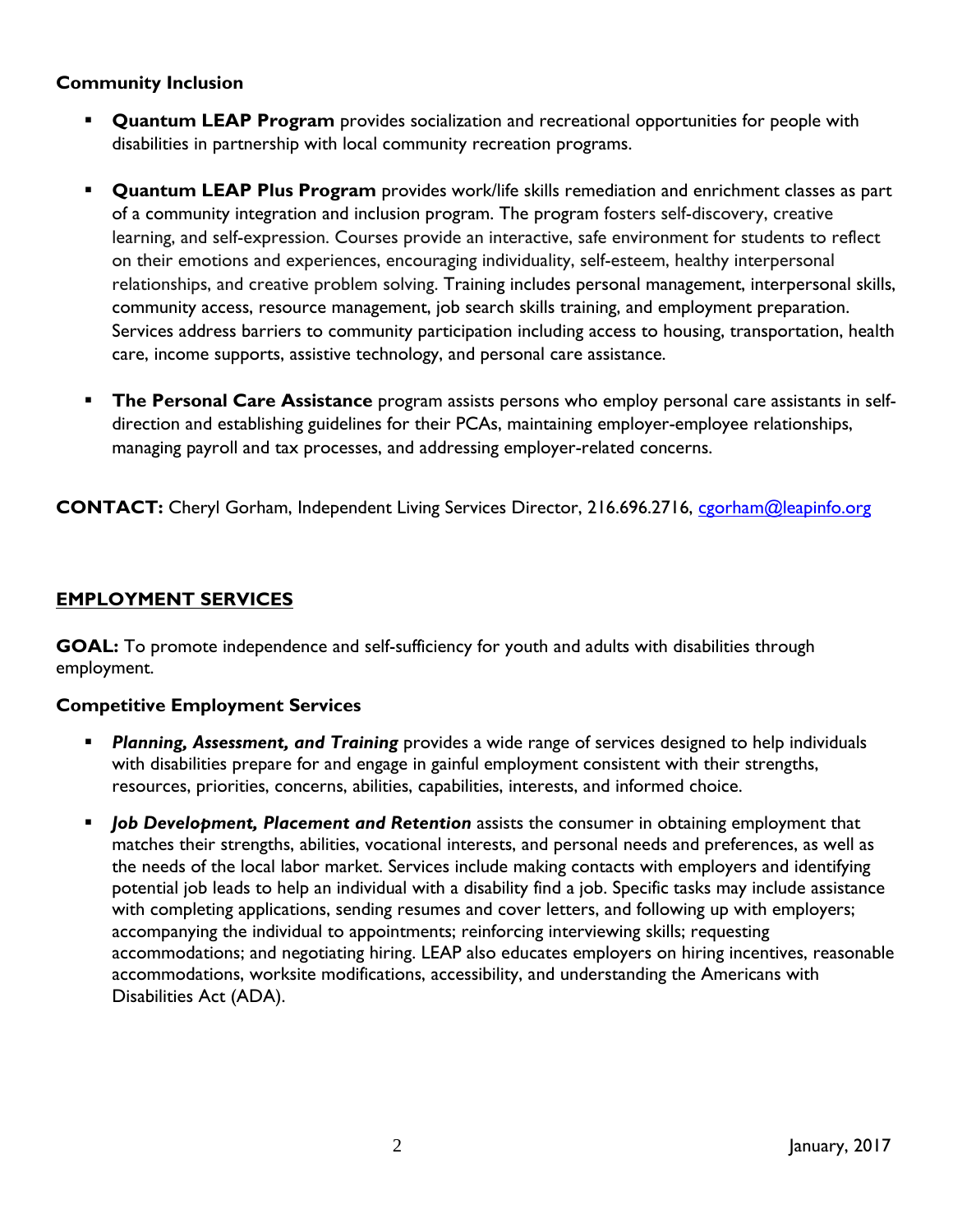### **Customized Employment Services**

 *Customized Employment* is a flexible process designed to personalize the employment relationship between a job candidate and an employer in a way that meets the needs of both. It is based on a customized match between the strengths, conditions, and interests of a job candidate and the identified business needs of an employer. Customized employment uses an individualized approach to employment planning and job development. Customized employment consumers may also choose to pursue self-employment.

### **Supported Employment Services**

 *Supported Employment* assists people with significant disabilities by providing individualized supports over a period of time that enable them to develop work skills and choose the kind of job they want and to become successful members of the workforce. LEAP believes that all individuals, regardless of the nature or extent of their disabilities, should have the opportunity and support needed for employment. Supported employment opportunities are in community based settings that include persons with and without disabilities. Services include locating and/or modifying meaningful jobs in the community, providing individualized training and services at the job site, and ongoing support.

## **YOUTH TRANSITION SERVICES**

**GOAL:** To assist high school students with disabilities in making a successful transition from high school to employment and adult community life

### **Job Link School-to-Work Transition**

 A year-round, school-to-work transition program that has been recognized by the National Youth Employment Coalition, Job Link operates in two high schools in the Cleveland Metropolitan School District. Combining on-the-job training at local businesses with community-based, work-related instructional activities, the program instills attitudes, behaviors, and skills needed to obtain and retain employment. Students discover their potential, plan for the future, and become contributing members of the community.

### **BUSINESS SERVICES**

**Business Services** are offered to companies to proactively strengthen and diversify their workforce by engaging the largest untapped labor pool in the country. LEAP assists businesses in gaining greater insight into the economic advances that can be achieved by hiring people with disabilities. LEAP also assists companies in complying with the requirements of the American with Disabilities Act (ADA) and other federal regulations.

**CONTACT:** Julia Donovan, Employment Services Director, 216.696.2716, [jdonovan@leapinfo.org](mailto:jdonovan@leapinfo.org)